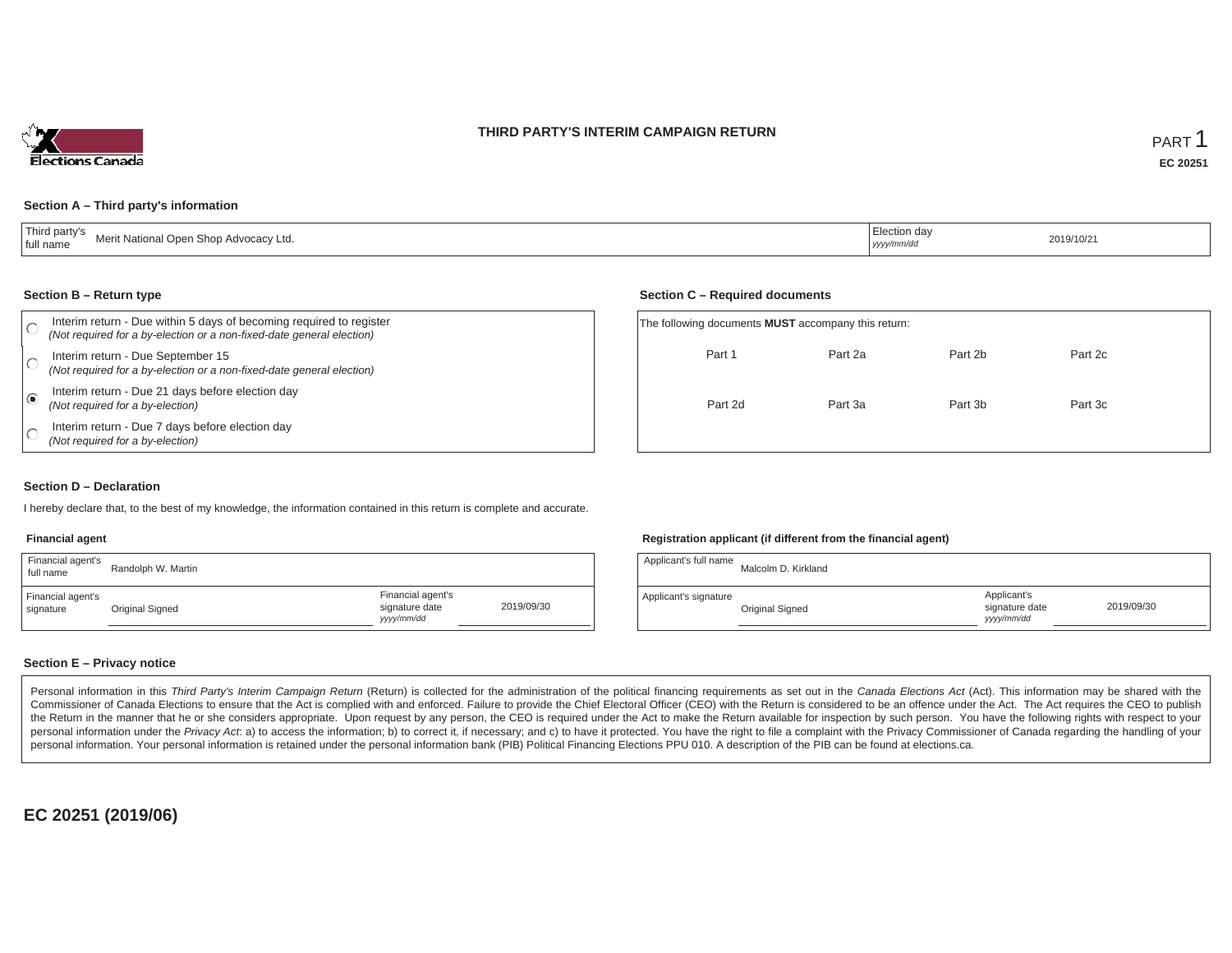

### **THIRD PARTY'S INTERIM CAMPAIGN RETURN THIRD PARTY'S INTERIM CAMPAIGN RETURN<br>Statement of monetary contributions received PART 2a**

| No.            | Full name                     | Street<br>no. | <b>Street</b> | Apt. | City     | Prov./<br>Terr. | Postal<br>code | Date<br>received<br>yyyy/mm/dd                                                    | Individual | Business /<br>Commercial<br>organization | Government | <b>Trade union</b> | Corporation<br>without share<br>capital | Unincorporated<br>organization or<br>association |
|----------------|-------------------------------|---------------|---------------|------|----------|-----------------|----------------|-----------------------------------------------------------------------------------|------------|------------------------------------------|------------|--------------------|-----------------------------------------|--------------------------------------------------|
|                |                               |               |               |      |          |                 |                |                                                                                   | \$         | \$                                       | \$         | $\mathsf{s}$       | \$                                      | \$                                               |
| $\overline{1}$ | Merit Contractors Association |               |               |      | Edmonton | AB              | <b>T5L 4H5</b> | 2019/09/30                                                                        |            | 42,959.94                                |            |                    |                                         |                                                  |
|                |                               |               |               |      |          |                 |                |                                                                                   |            |                                          |            |                    |                                         |                                                  |
|                |                               |               |               |      |          |                 |                |                                                                                   |            |                                          |            |                    |                                         |                                                  |
|                |                               |               |               |      |          |                 |                |                                                                                   |            |                                          |            |                    |                                         |                                                  |
|                |                               |               |               |      |          |                 |                |                                                                                   |            |                                          |            |                    |                                         |                                                  |
|                |                               |               |               |      |          |                 |                |                                                                                   |            |                                          |            |                    |                                         |                                                  |
|                |                               |               |               |      |          |                 |                |                                                                                   |            |                                          |            |                    |                                         |                                                  |
|                |                               |               |               |      |          |                 |                |                                                                                   |            |                                          |            |                    |                                         |                                                  |
|                |                               |               |               |      |          |                 |                |                                                                                   |            |                                          |            |                    |                                         |                                                  |
|                |                               |               |               |      |          |                 |                |                                                                                   |            |                                          |            |                    |                                         |                                                  |
|                |                               |               |               |      |          |                 |                |                                                                                   |            |                                          |            |                    |                                         |                                                  |
|                |                               |               |               |      |          |                 |                |                                                                                   |            |                                          |            |                    |                                         |                                                  |
|                |                               |               |               |      |          |                 |                |                                                                                   |            |                                          |            |                    |                                         |                                                  |
|                |                               |               |               |      |          |                 |                |                                                                                   |            |                                          |            |                    |                                         |                                                  |
|                |                               |               |               |      |          |                 |                | Totals carried forward from previous page \$                                      |            |                                          |            |                    |                                         |                                                  |
|                |                               |               |               |      |          |                 |                | Total amount of monetary contributions by contributors who gave over \$200 (A)    |            | 42,959.94                                |            |                    |                                         |                                                  |
|                |                               |               |               |      |          |                 |                | Number of contributors who gave over \$200                                        |            |                                          |            |                    |                                         |                                                  |
|                |                               |               |               |      |          |                 |                | Total amount of monetary contributions by contributors who gave \$200 or less (B) |            |                                          |            |                    |                                         |                                                  |
|                |                               |               |               |      |          |                 |                | Number of contributors who gave \$200 or less                                     |            |                                          |            |                    |                                         |                                                  |
|                |                               |               |               |      |          |                 |                | Total amount of all monetary contributions (A+B)                                  |            | 42,959.94                                |            |                    |                                         |                                                  |
|                |                               |               |               |      |          |                 |                | Number of contributors who gave monetary contributions                            |            |                                          |            |                    |                                         |                                                  |

| Third<br>Election day<br>2019/10/21<br>Merit National Open Shop Advocacy Ltd.<br>yyyy/mm/dd<br><sup>t</sup> party | Page |
|-------------------------------------------------------------------------------------------------------------------|------|
|-------------------------------------------------------------------------------------------------------------------|------|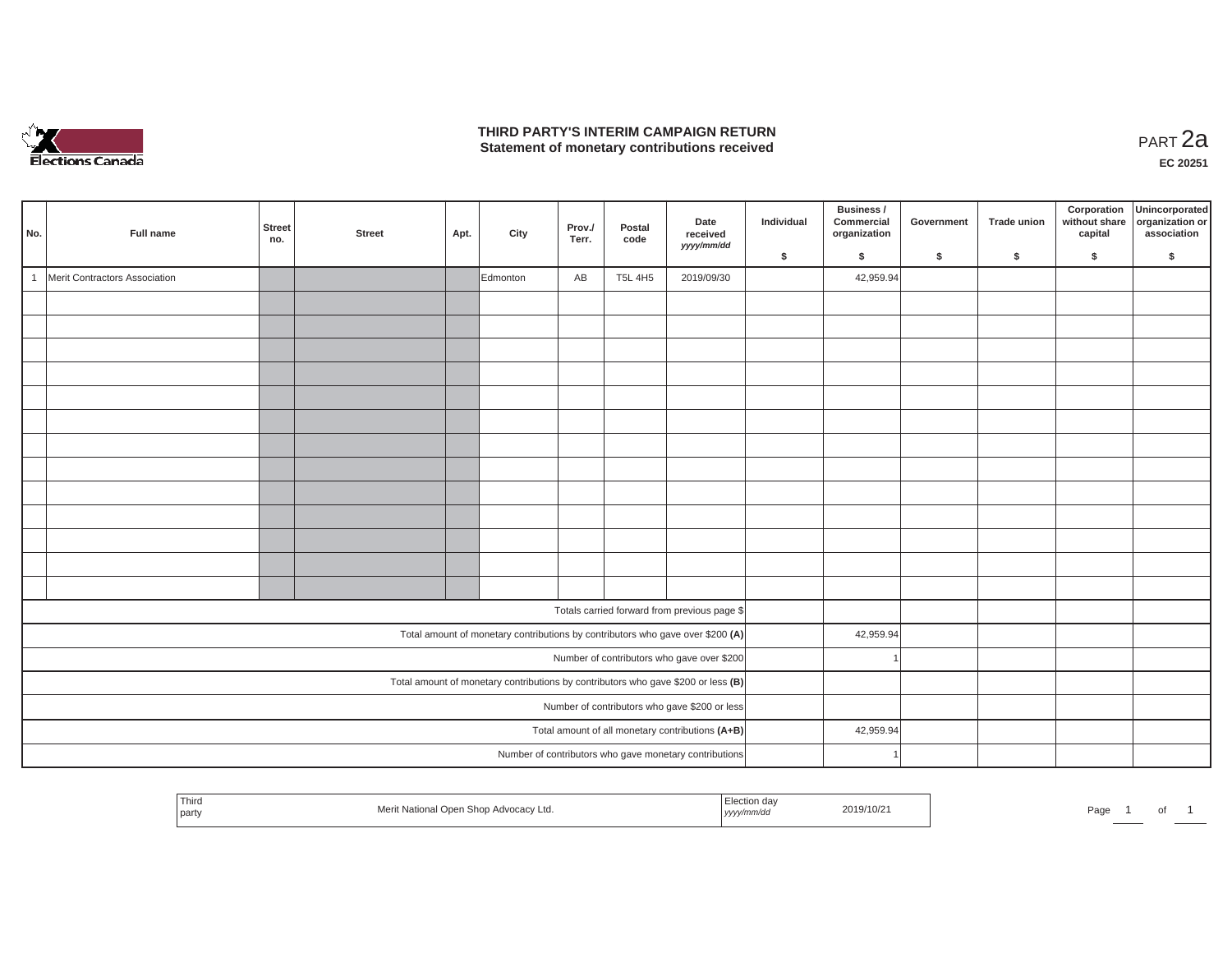

### **THIRD PARTY'S INTERIM CAMPAIGN RETURN**  THIRD PARTY'S INTERIM CAMPAIGN RETURN<br>Statement of non-monetary contributions received<br>**PART 2**b

**EC 20251**

| No. | Full name | Street<br>no. | <b>Street</b> | Apt. | City | Prov./<br>Terr. | Postal<br>code | Date<br>received<br>yyyy/mm/dd                                                        | Individual | Business /<br>Commercial<br>organization | Government | Trade union | Corporation<br>capital | Unincorporated<br>without share organization or<br>association |
|-----|-----------|---------------|---------------|------|------|-----------------|----------------|---------------------------------------------------------------------------------------|------------|------------------------------------------|------------|-------------|------------------------|----------------------------------------------------------------|
|     |           |               |               |      |      |                 |                |                                                                                       | \$         | $\mathsf{s}$                             | \$         | $\sqrt{2}$  | \$                     | \$                                                             |
|     |           |               |               |      |      |                 |                |                                                                                       |            |                                          |            |             |                        |                                                                |
|     |           |               |               |      |      |                 |                |                                                                                       |            |                                          |            |             |                        |                                                                |
|     |           |               |               |      |      |                 |                |                                                                                       |            |                                          |            |             |                        |                                                                |
|     |           |               |               |      |      |                 |                |                                                                                       |            |                                          |            |             |                        |                                                                |
|     |           |               |               |      |      |                 |                |                                                                                       |            |                                          |            |             |                        |                                                                |
|     |           |               |               |      |      |                 |                |                                                                                       |            |                                          |            |             |                        |                                                                |
|     |           |               |               |      |      |                 |                |                                                                                       |            |                                          |            |             |                        |                                                                |
|     |           |               |               |      |      |                 |                |                                                                                       |            |                                          |            |             |                        |                                                                |
|     |           |               |               |      |      |                 |                |                                                                                       |            |                                          |            |             |                        |                                                                |
|     |           |               |               |      |      |                 |                |                                                                                       |            |                                          |            |             |                        |                                                                |
|     |           |               |               |      |      |                 |                |                                                                                       |            |                                          |            |             |                        |                                                                |
|     |           |               |               |      |      |                 |                |                                                                                       |            |                                          |            |             |                        |                                                                |
|     |           |               |               |      |      |                 |                |                                                                                       |            |                                          |            |             |                        |                                                                |
|     |           |               |               |      |      |                 |                |                                                                                       |            |                                          |            |             |                        |                                                                |
|     |           |               |               |      |      |                 |                |                                                                                       |            |                                          |            |             |                        |                                                                |
|     |           |               |               |      |      |                 |                | Totals carried forward from previous page \$                                          |            |                                          |            |             |                        |                                                                |
|     |           |               |               |      |      |                 |                | Total amount of non-monetary contributions by contributors who gave over \$200 (A)    |            |                                          |            |             |                        |                                                                |
|     |           |               |               |      |      |                 |                | Number of contributors who gave over \$200                                            |            |                                          |            |             |                        |                                                                |
|     |           |               |               |      |      |                 |                | Total amount of non-monetary contributions by contributors who gave \$200 or less (B) |            |                                          |            |             |                        |                                                                |
|     |           |               |               |      |      |                 |                | Number of contributors who gave \$200 or less                                         |            |                                          |            |             |                        |                                                                |
|     |           |               |               |      |      |                 |                | Total amount of all non-monetary contributions (A+B)                                  |            |                                          |            |             |                        |                                                                |
|     |           |               |               |      |      |                 |                | Number of contributors who gave non-monetary contributions                            |            |                                          |            |             |                        |                                                                |
|     |           |               |               |      |      |                 |                |                                                                                       |            |                                          |            |             |                        |                                                                |

| <sup>1</sup> Third<br>2019/10/21<br>: National Open Shop Advocacv Ltd.<br>  party<br>yyyy/mm/aa<br>. | Page<br>וש |
|------------------------------------------------------------------------------------------------------|------------|
|------------------------------------------------------------------------------------------------------|------------|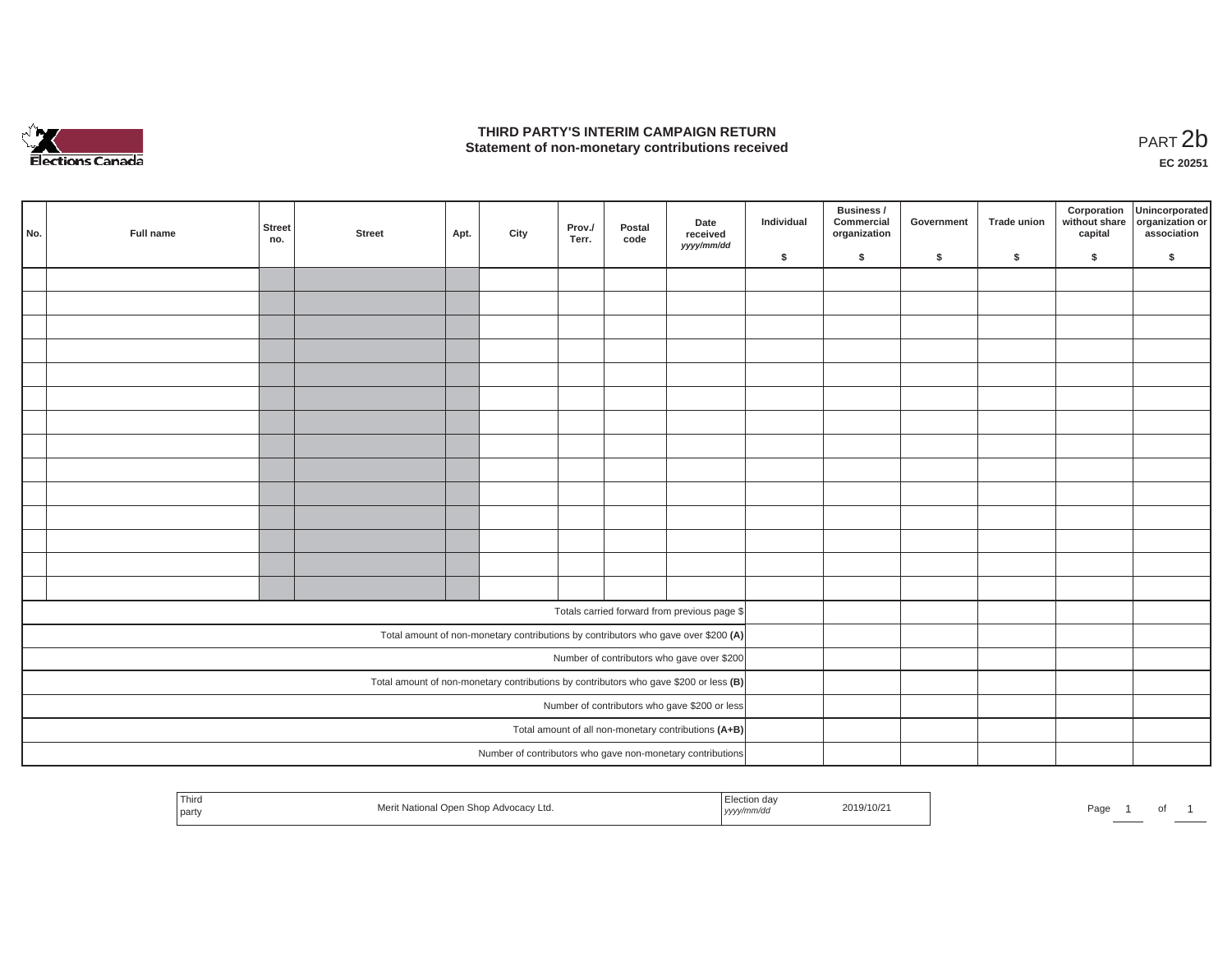

### **THIRD PARTY'S INTERIM CAMPAIGN RETURN**  RD PARTY'S INTERIM CAMPAIGN RETURN<br>Statement of operating loans received **PART 2c**

**EC 20251**

|     |           |               |        |      |      |                 |                |                                                                 |            | Business /                 |            |             |         | Corporation Unincorporated<br>without share organization or |
|-----|-----------|---------------|--------|------|------|-----------------|----------------|-----------------------------------------------------------------|------------|----------------------------|------------|-------------|---------|-------------------------------------------------------------|
| No. | Full name | Street<br>no. | Street | Apt. | City | Prov./<br>Terr. | Postal<br>code | Date<br>received                                                | Individual | Commercial<br>organization | Government | Trade union | capital | association                                                 |
|     |           |               |        |      |      |                 |                | yyyy/mm/dd                                                      | \$         | $\sqrt{2}$                 | \$         | $\sqrt{2}$  | \$      | \$                                                          |
|     |           |               |        |      |      |                 |                |                                                                 |            |                            |            |             |         |                                                             |
|     |           |               |        |      |      |                 |                |                                                                 |            |                            |            |             |         |                                                             |
|     |           |               |        |      |      |                 |                |                                                                 |            |                            |            |             |         |                                                             |
|     |           |               |        |      |      |                 |                |                                                                 |            |                            |            |             |         |                                                             |
|     |           |               |        |      |      |                 |                |                                                                 |            |                            |            |             |         |                                                             |
|     |           |               |        |      |      |                 |                |                                                                 |            |                            |            |             |         |                                                             |
|     |           |               |        |      |      |                 |                |                                                                 |            |                            |            |             |         |                                                             |
|     |           |               |        |      |      |                 |                |                                                                 |            |                            |            |             |         |                                                             |
|     |           |               |        |      |      |                 |                |                                                                 |            |                            |            |             |         |                                                             |
|     |           |               |        |      |      |                 |                |                                                                 |            |                            |            |             |         |                                                             |
|     |           |               |        |      |      |                 |                |                                                                 |            |                            |            |             |         |                                                             |
|     |           |               |        |      |      |                 |                |                                                                 |            |                            |            |             |         |                                                             |
|     |           |               |        |      |      |                 |                |                                                                 |            |                            |            |             |         |                                                             |
|     |           |               |        |      |      |                 |                |                                                                 |            |                            |            |             |         |                                                             |
|     |           |               |        |      |      |                 |                | Totals carried forward from previous page \$                    |            |                            |            |             |         |                                                             |
|     |           |               |        |      |      |                 |                | Total amount of loans by lenders who provided over \$200 (A)    |            |                            |            |             |         |                                                             |
|     |           |               |        |      |      |                 |                | Number of lenders who provided over \$200                       |            |                            |            |             |         |                                                             |
|     |           |               |        |      |      |                 |                | Total amount of loans by lenders who provided \$200 or less (B) |            |                            |            |             |         |                                                             |
|     |           |               |        |      |      |                 |                | Number of lenders who provided \$200 or less                    |            |                            |            |             |         |                                                             |
|     |           |               |        |      |      |                 |                | Total amount of all loans (A+B)                                 |            |                            |            |             |         |                                                             |
|     |           |               |        |      |      |                 |                | Number of all lenders who provided loans                        |            |                            |            |             |         |                                                             |

| Third<br>Election da<br>2019/10/21<br>t National Open Shop Advocacy Ltd.<br>Meri<br>yyyy/mm/dd<br>party | Page |  |  |  |
|---------------------------------------------------------------------------------------------------------|------|--|--|--|
|---------------------------------------------------------------------------------------------------------|------|--|--|--|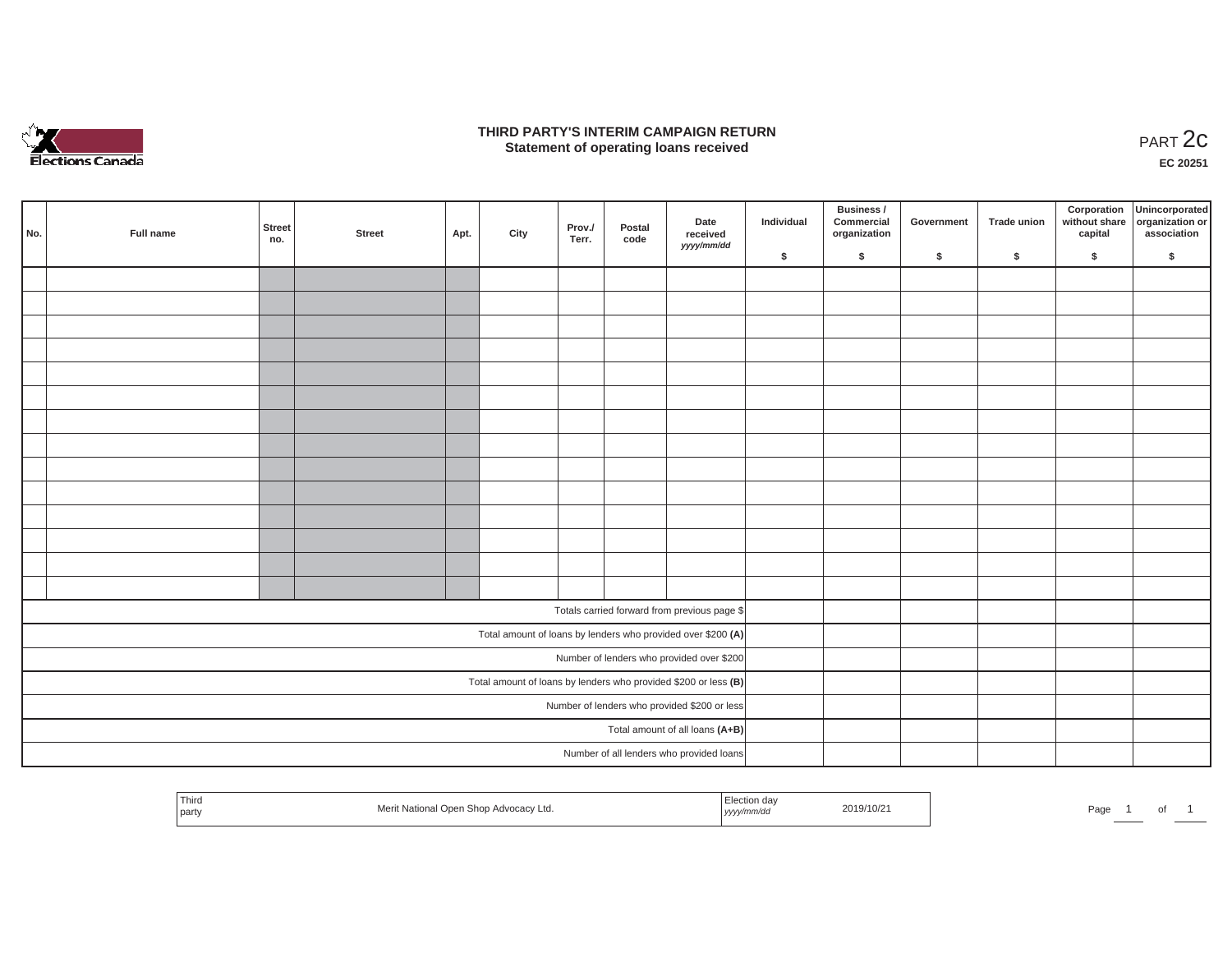

# **THIRD PARTY'S INTERIM CAMPAIGN RETURN SUMMARY STATE SUMMARY OF A SUMMARY OF A SUMMARY OF A SUMMARY OF A SUMMARY OF A SUMMARY OF A SUMMARY OF A SUMMA**<br> **Summary of inflows**

| No.   | Type of contributor / lender                    | <b>Monetary</b><br>contributions<br>(Part 2a)<br>\$ | Non-monetary<br>contributions<br>(Part 2b)<br>\$ | Loans<br>(Part 2c)<br>\$ | <b>Total</b><br>\$ | Number of<br>contributors and<br>lenders |
|-------|-------------------------------------------------|-----------------------------------------------------|--------------------------------------------------|--------------------------|--------------------|------------------------------------------|
| 1.    | Individuals                                     |                                                     |                                                  |                          |                    |                                          |
|       | 2. Businesses / Commercial organizations        | 42,959.94                                           |                                                  |                          | 42,959.94          |                                          |
| 3.    | Governments                                     |                                                     |                                                  |                          |                    |                                          |
| 4.    | Trade unions                                    |                                                     |                                                  |                          |                    |                                          |
| 5.    | Corporations without share capital              |                                                     |                                                  |                          |                    |                                          |
|       | 6. Unincorporated organizations or associations |                                                     |                                                  |                          |                    |                                          |
| 7.    | Total (items 1 to 6)                            | 42,959.94                                           |                                                  |                          | 42,959.94          |                                          |
| Total |                                                 |                                                     |                                                  |                          |                    |                                          |
|       | 8. Amount of third party's resources used       |                                                     |                                                  |                          |                    |                                          |
|       | 9. Grand total (items $7$ and 8)                | 42,959.94                                           |                                                  |                          | 42,959.94          |                                          |

| ' Third<br>rit National Open Shop Advocacy Ltd.<br>Merit<br>party | Election day<br>2019/10/21<br>.<br>  yyyy/mm/dd<br>. |
|-------------------------------------------------------------------|------------------------------------------------------|
|-------------------------------------------------------------------|------------------------------------------------------|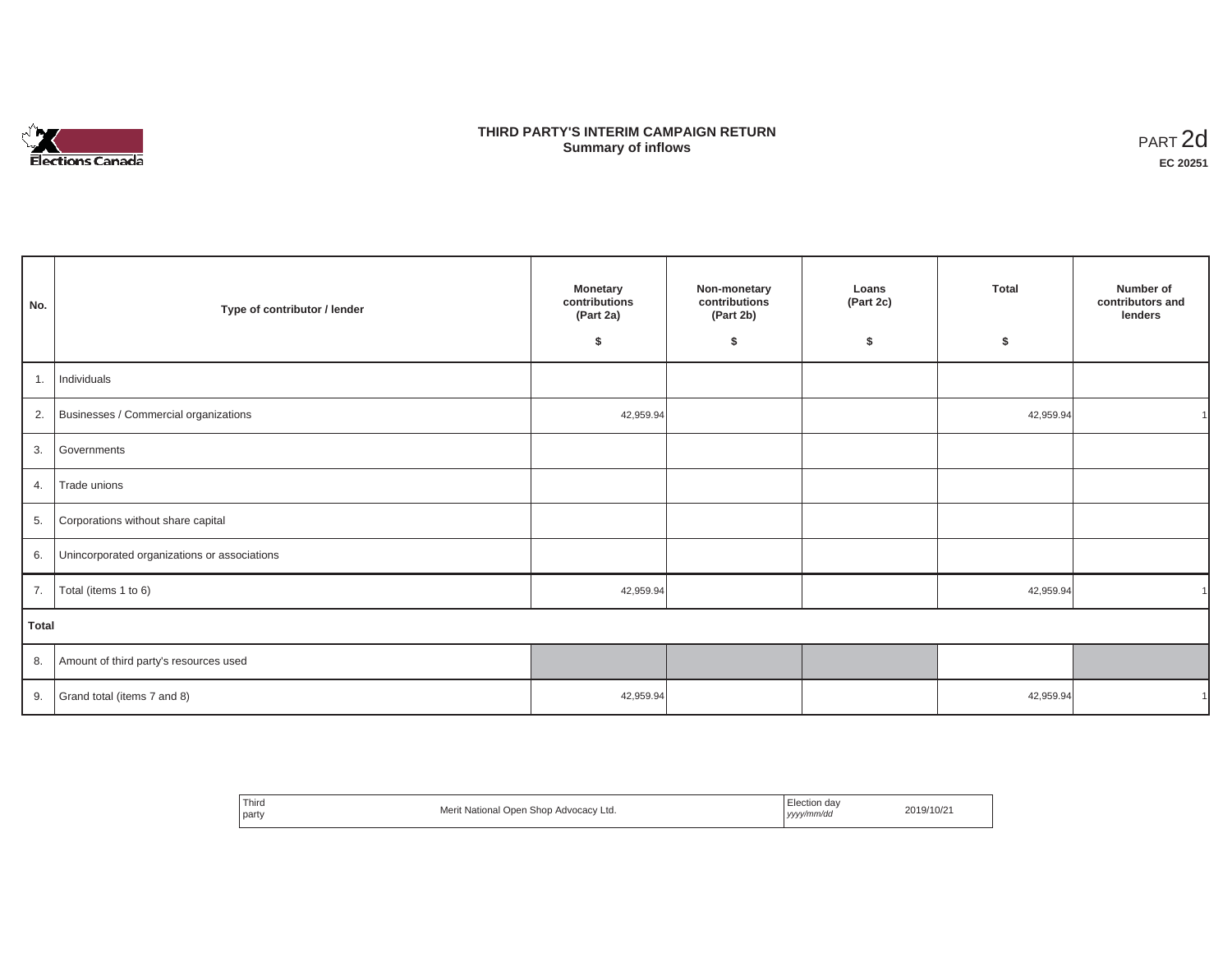

# **THIRD PARTY'S INTERIM CAMPAIGN RETURN Statement of expenses incurred for regulated activities that take place during the pre-election period**  *(Only applicable to a fixed-date general election)*

<code>PART $3$ a</code> **EC 20251**

For a list of expense types, expense categories and expense subcategories, refer to Annex II in the Instructions.

| No. | Date<br>incurred<br>yyyy/mm/dd | ED Code<br>(if applicable) | Supplier | <b>Expense type</b> | Expense<br>category | Expense<br>subcategory | <b>Starting date</b><br>of activity,<br>advertisement<br>or survey<br>yyyy/mm/dd | Ending date<br>of activity,<br>advertisement<br>or survey<br>yyyy/mm/dd | Place of activity or<br>advertisement        | <b>Expense amount</b><br>\$ |
|-----|--------------------------------|----------------------------|----------|---------------------|---------------------|------------------------|----------------------------------------------------------------------------------|-------------------------------------------------------------------------|----------------------------------------------|-----------------------------|
|     |                                |                            |          |                     |                     |                        |                                                                                  |                                                                         |                                              |                             |
|     |                                |                            |          |                     |                     |                        |                                                                                  |                                                                         |                                              |                             |
|     |                                |                            |          |                     |                     |                        |                                                                                  |                                                                         |                                              |                             |
|     |                                |                            |          |                     |                     |                        |                                                                                  |                                                                         |                                              |                             |
|     |                                |                            |          |                     |                     |                        |                                                                                  |                                                                         |                                              |                             |
|     |                                |                            |          |                     |                     |                        |                                                                                  |                                                                         |                                              |                             |
|     |                                |                            |          |                     |                     |                        |                                                                                  |                                                                         |                                              |                             |
|     |                                |                            |          |                     |                     |                        |                                                                                  |                                                                         |                                              |                             |
|     |                                |                            |          |                     |                     |                        |                                                                                  |                                                                         |                                              |                             |
|     |                                |                            |          |                     |                     |                        |                                                                                  |                                                                         |                                              |                             |
|     |                                |                            |          |                     |                     |                        |                                                                                  |                                                                         |                                              |                             |
|     |                                |                            |          |                     |                     |                        |                                                                                  |                                                                         |                                              |                             |
|     |                                |                            |          |                     |                     |                        |                                                                                  |                                                                         |                                              |                             |
|     |                                |                            |          |                     |                     |                        |                                                                                  |                                                                         |                                              |                             |
|     |                                |                            |          |                     |                     |                        |                                                                                  |                                                                         |                                              |                             |
|     |                                |                            |          |                     |                     |                        |                                                                                  |                                                                         |                                              |                             |
|     |                                |                            |          |                     |                     |                        |                                                                                  |                                                                         |                                              |                             |
|     |                                |                            |          |                     |                     |                        |                                                                                  |                                                                         | Totals carried forward from previous page \$ |                             |
|     |                                |                            |          |                     |                     |                        |                                                                                  |                                                                         | Total \$                                     |                             |

| Third<br>party | ) Advocacy Ltd.<br>157<br>, ,, , | ,,,, | 2019/10/21 | Page |  |
|----------------|----------------------------------|------|------------|------|--|
|                |                                  |      |            |      |  |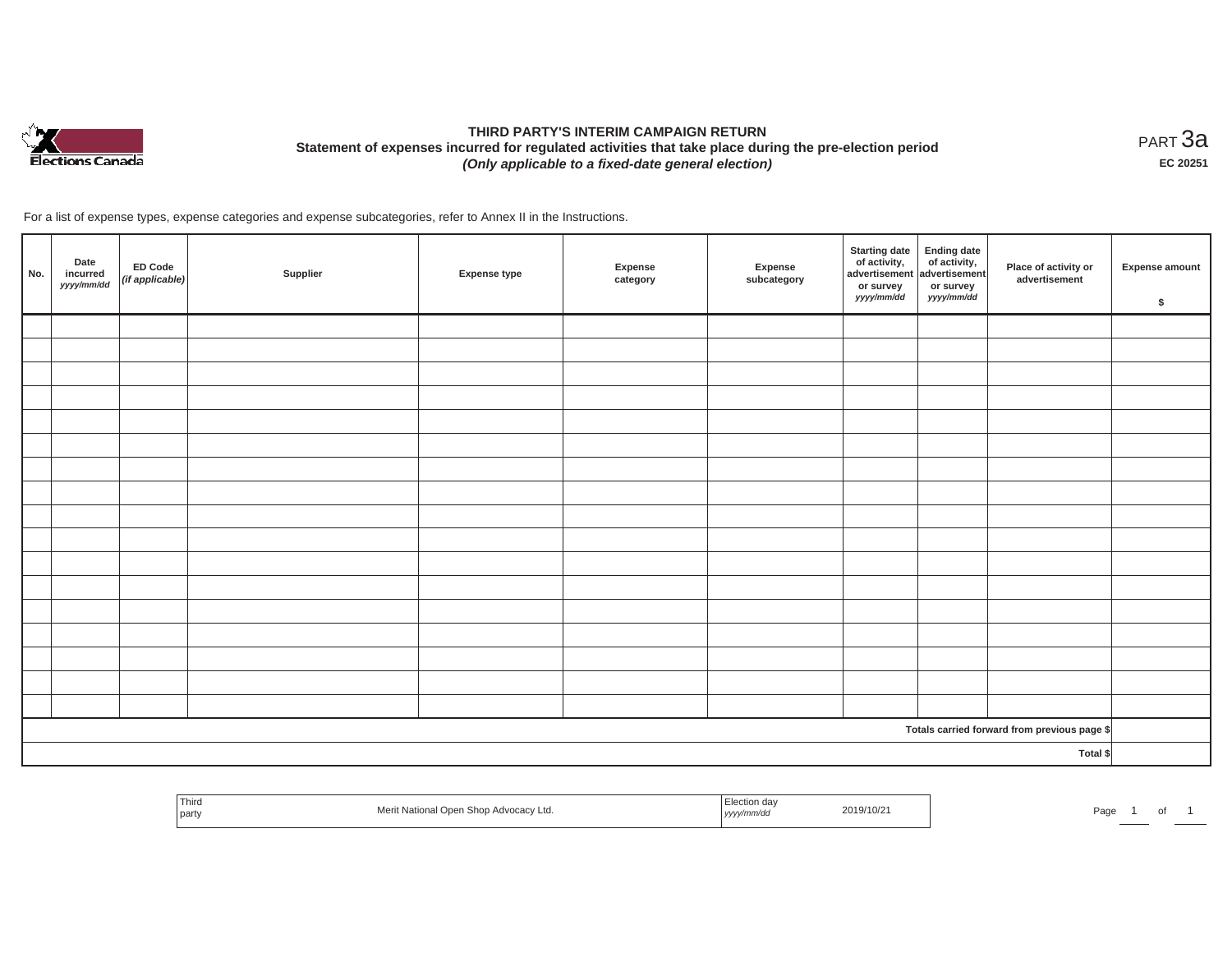

# **THIRD PARTY'S INTERIM CAMPAIGN RETURN Statement of expenses incurred for regulated activities that take place during the election period**<br>PART  $3\text{b}$

**EC 20251**

For a list of expense types, expense categories and expense subcategories, refer to Annex II in the Instructions.

| No.            | Date<br>incurred<br>yyyy/mm/dd | <b>ED Code</b><br>(if applicable) | Supplier | <b>Expense type</b>         | Expense<br>category | Expense<br>subcategory | <b>Starting date</b><br>of activity,<br>advertisement<br>or survey | <b>Ending date</b><br>of activity,<br>advertisement<br>or survey | Place of activity or<br>advertisement        | <b>Expense amount</b> |
|----------------|--------------------------------|-----------------------------------|----------|-----------------------------|---------------------|------------------------|--------------------------------------------------------------------|------------------------------------------------------------------|----------------------------------------------|-----------------------|
|                |                                |                                   |          |                             |                     |                        | yyyy/mm/dd                                                         | yyyy/mm/dd                                                       |                                              | \$                    |
| $\overline{1}$ | 2019/09/30                     |                                   | AM/FM    | Election Advertising        | Advertising         | Design and Development | 2019/09/24                                                         | 2019/10/19                                                       | Online                                       | 13,507.44             |
| $\overline{2}$ | 2019/09/30                     |                                   | AM/FM    | <b>Election Advertising</b> | Advertising         | Content Boosting       | 2019/09/24                                                         | 2019/10/19                                                       | Online                                       | 26,250.00             |
| 3              | 2019/09/30                     |                                   | AM/FM    | Election Advertising        | Advertising         | Social Media           | 2019/09/24                                                         | 2019/10/19                                                       | Online                                       | 3,202.50              |
|                |                                |                                   |          |                             |                     |                        |                                                                    |                                                                  |                                              |                       |
|                |                                |                                   |          |                             |                     |                        |                                                                    |                                                                  |                                              |                       |
|                |                                |                                   |          |                             |                     |                        |                                                                    |                                                                  |                                              |                       |
|                |                                |                                   |          |                             |                     |                        |                                                                    |                                                                  |                                              |                       |
|                |                                |                                   |          |                             |                     |                        |                                                                    |                                                                  |                                              |                       |
|                |                                |                                   |          |                             |                     |                        |                                                                    |                                                                  |                                              |                       |
|                |                                |                                   |          |                             |                     |                        |                                                                    |                                                                  |                                              |                       |
|                |                                |                                   |          |                             |                     |                        |                                                                    |                                                                  |                                              |                       |
|                |                                |                                   |          |                             |                     |                        |                                                                    |                                                                  |                                              |                       |
|                |                                |                                   |          |                             |                     |                        |                                                                    |                                                                  |                                              |                       |
|                |                                |                                   |          |                             |                     |                        |                                                                    |                                                                  |                                              |                       |
|                |                                |                                   |          |                             |                     |                        |                                                                    |                                                                  |                                              |                       |
|                |                                |                                   |          |                             |                     |                        |                                                                    |                                                                  |                                              |                       |
|                |                                |                                   |          |                             |                     |                        |                                                                    |                                                                  |                                              |                       |
|                |                                |                                   |          |                             |                     |                        |                                                                    |                                                                  | Totals carried forward from previous page \$ |                       |
|                | Total \$                       |                                   |          |                             |                     |                        |                                                                    |                                                                  |                                              | 42,959.94             |

| Third<br>Mor<br>il Open Shop Advocacy Ltd.<br>: National<br>the control of the con-<br><b>TVIET</b><br>party | _iection<br>2019/10/21<br>yyyy/mm/dd | Page |
|--------------------------------------------------------------------------------------------------------------|--------------------------------------|------|
|--------------------------------------------------------------------------------------------------------------|--------------------------------------|------|